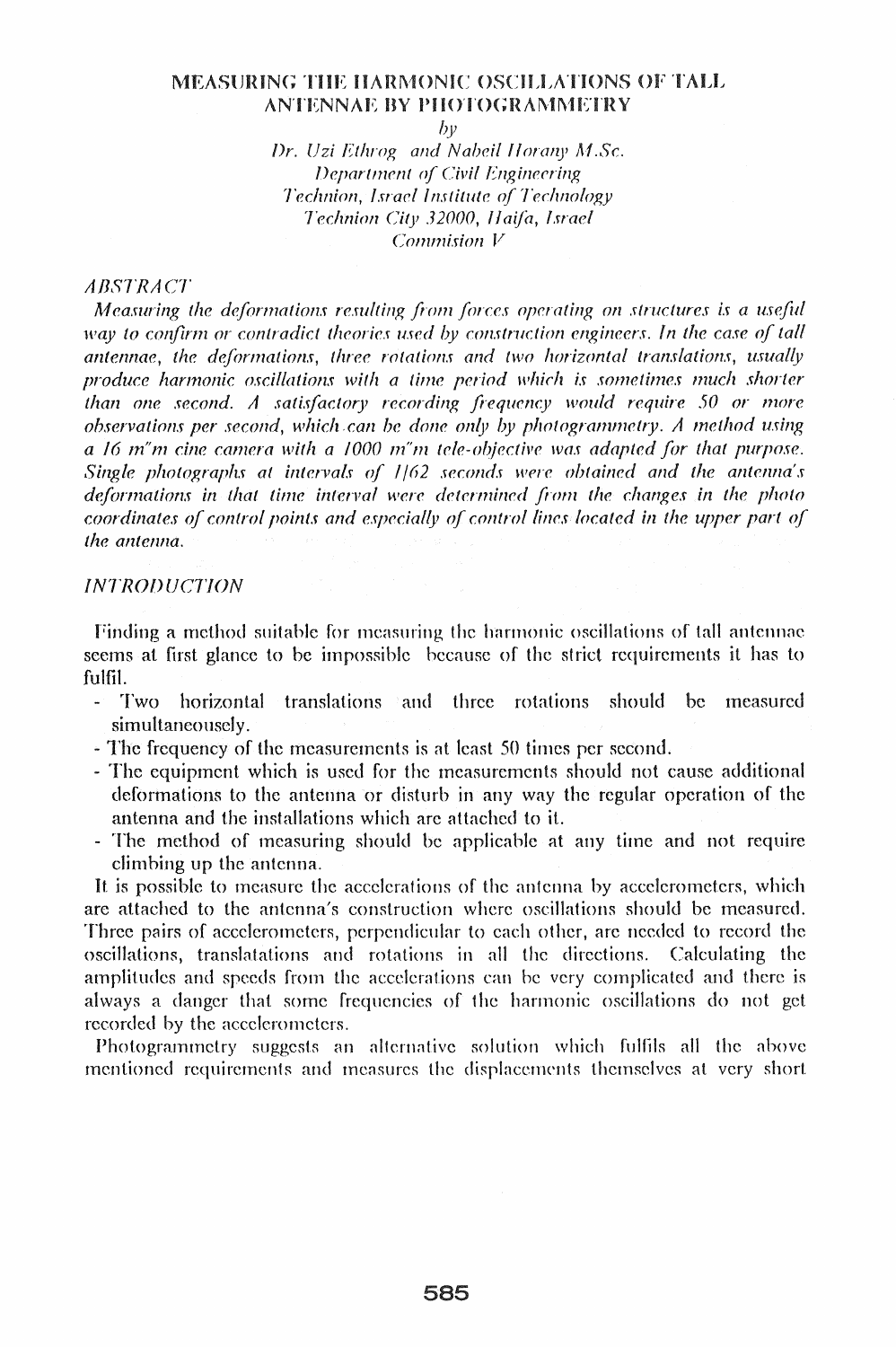time intervals.

### CONCEPT OF THE METHOD

The part of the construction whose harmonic oscillations should be recorded is photographed with a 16 mm cine camera equipped with a 1000 mm tele-objective. The cine camera, BOLEX 1116 Reflex, has a spring motor which will take about 670 frames after each spring winding. The maximum shooting speed is 64 frames per second. It is sufficient for about 11 seconds of photograpy in which the antenna makes about 30 periodical oscillations. Usually the most interesting are the harmonic oscillations of the upper part of the antenna and therefore the usual inclination of the camera axis is between 30 to 45 degrees.

It is preferable to use elements of the antenna's construction as control. When this is impossible, a special control device is attached to the main construction. The control device moves together with the part of the antenna to which it is rigorously attached and of course will experience the same oscillations.

The relative position and orientation of the photographs and the control device are calculated for each moment of exposure by the usual procedures of space resection. Since the camera's position and orientation remain unchanged during the time of photography, the changes in the relative position and orientation of the control device between any two photographs are regarded to he the result of the linear and angular deformations of the antenna in the time interval between the exposures.

 $\Lambda$  photograph taken with a tele-objective has a large scale and a very narrow angle of coverage. The accuracy of determining the position of the camera exposure station is excellent in a plane perpendicular to the camera axis but it tends to be poor in the direction parallel to the axis. Due to the inclination of the camera axis this shortcoming has no effect on the accuracy of determining the antenna's linear displacements. There is definitely no vertical displacement which is not resulting from the antenna's periodical tilts. By adding this as a condition to the solution of the space resection, the accuracy obtained for the two horizontal displacements is very good.

The accuracy of determining the antenna's rotation about the camera axis is less good than the rotations about the perpendicular axes. Unfortunely there is no way to eliminate its effect on the accuracy of the calculated antenna's rotations about the vertical axis and especially the tilt ahout the horizontal axis in the direction of photography.

It is important to note that since the displacements are relatively small, while the principal distance is very long and the angle of coverage very narrow, the accuracy of the deformations is almost unaffected when using a non-metric cine camera.

#### THE CONTROL DEVICE AND THE METHOD OF COMPUTATION

Let us choose a coordinate system to be referred to as the exterior system in which: - The Y axis is vertical.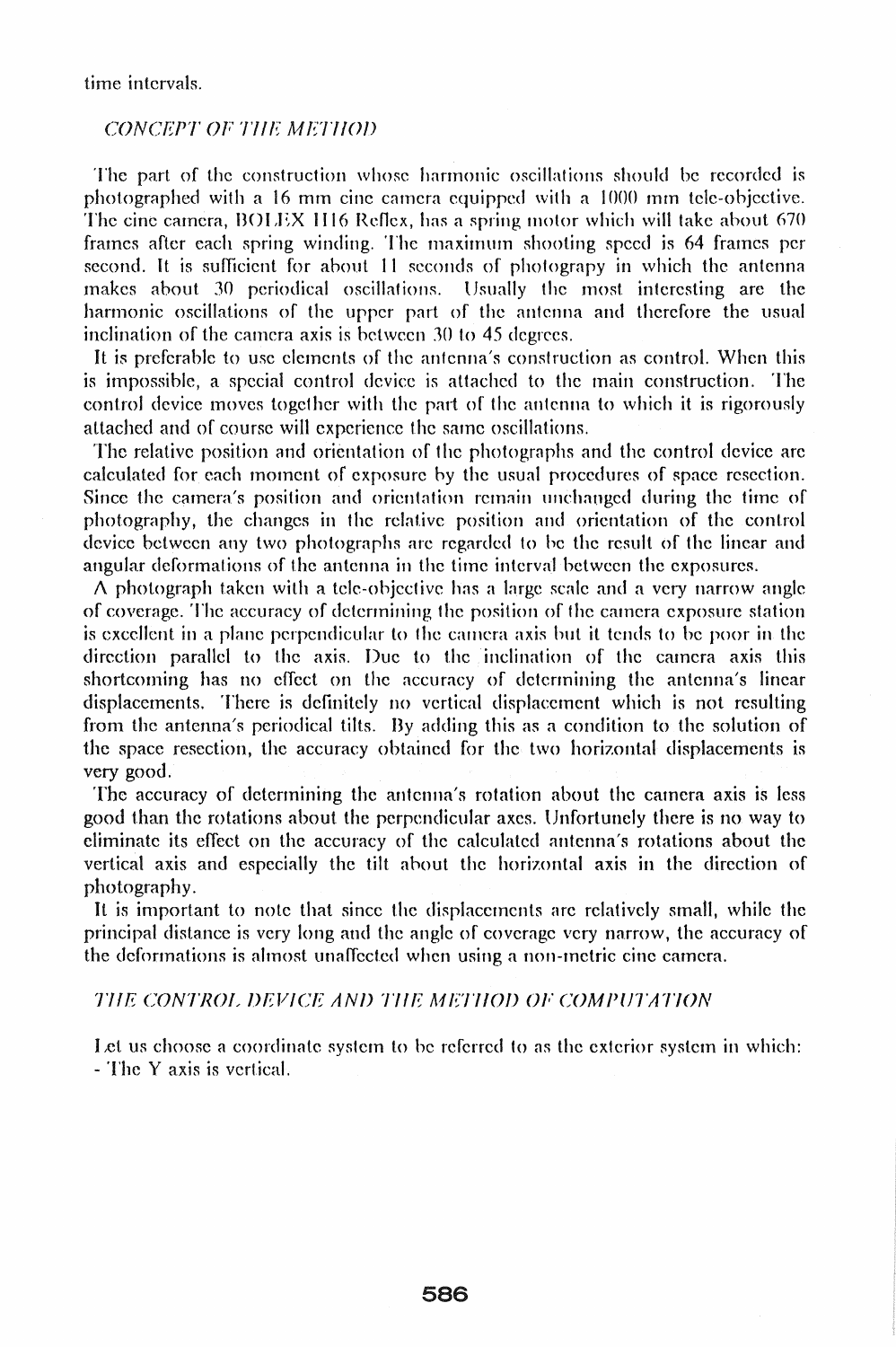- The Z axis is horizontal and nearly in the same vertical plane as the camera axis.
- The origin is in the point in which the linear displacements are measured instead of the camera station as is done usually. It is preferable to choose it so that the correlations between the angular and the horizontal deformations should be a minimum.

At the moment t the coordinates of a point in the positive photograph coordinate system are:

$$
\begin{pmatrix} t^X \\ t^Y \\ t^Z \end{pmatrix} = t^M \begin{pmatrix} x + t^{dX} \\ Y + 0 \\ Z + t^{dZ} \end{pmatrix} + \begin{pmatrix} X_o \\ Y_o \\ Z_o \end{pmatrix}
$$
 (1)

where:

 $_{1}X$ ,  $_{1}Y$ ,  $_{1}Z$ , are the coordinates in the positive coordinate system at the moment t. The origin of the positive coordinate system is at the exposure station and its Z axis coincides with the camera axis and oriented towards the photograped objects. The X and Y axes are parallel to the photograph's frame lines.

 $X, Y, Z$ are the coordinates of the same point in the exterior coordinate system.

- $X_0$ ,  $Y_0$ ,  $Z_0$ , are the coordinates of point O the origin of the exterior coordinate system in the positive coordinate system, at the moment  $t = 0$ .
- $_4$ dX,  $_4$ dZ, are the horizontal displacements of point O, the origin of the coordinate system at the moment t. They are given in directions parallel to the orginal horizontal axes of the exterior coordinate system at the moment  $t = 0$ .

 $<sub>1</sub>M$  is the matrix of direction cosines at the moment t.</sub>

For the moment  $t = 0$  we obtain:

|  | $\begin{pmatrix} 0^X \\ 0^Y \\ 0^Z \end{pmatrix} = 0^M \begin{pmatrix} x \\ y \\ z \end{pmatrix} + \begin{pmatrix} x_0 \\ y_0 \\ z_0 \end{pmatrix}$ |  |  |  |
|--|-----------------------------------------------------------------------------------------------------------------------------------------------------|--|--|--|
|  |                                                                                                                                                     |  |  |  |

The matrix of direction cosines of the antenna's rotations at the moment t is:

| $t^{R} = t^{M} \cdot 0^{M^{-1}}$ | (3) |
|----------------------------------|-----|
|----------------------------------|-----|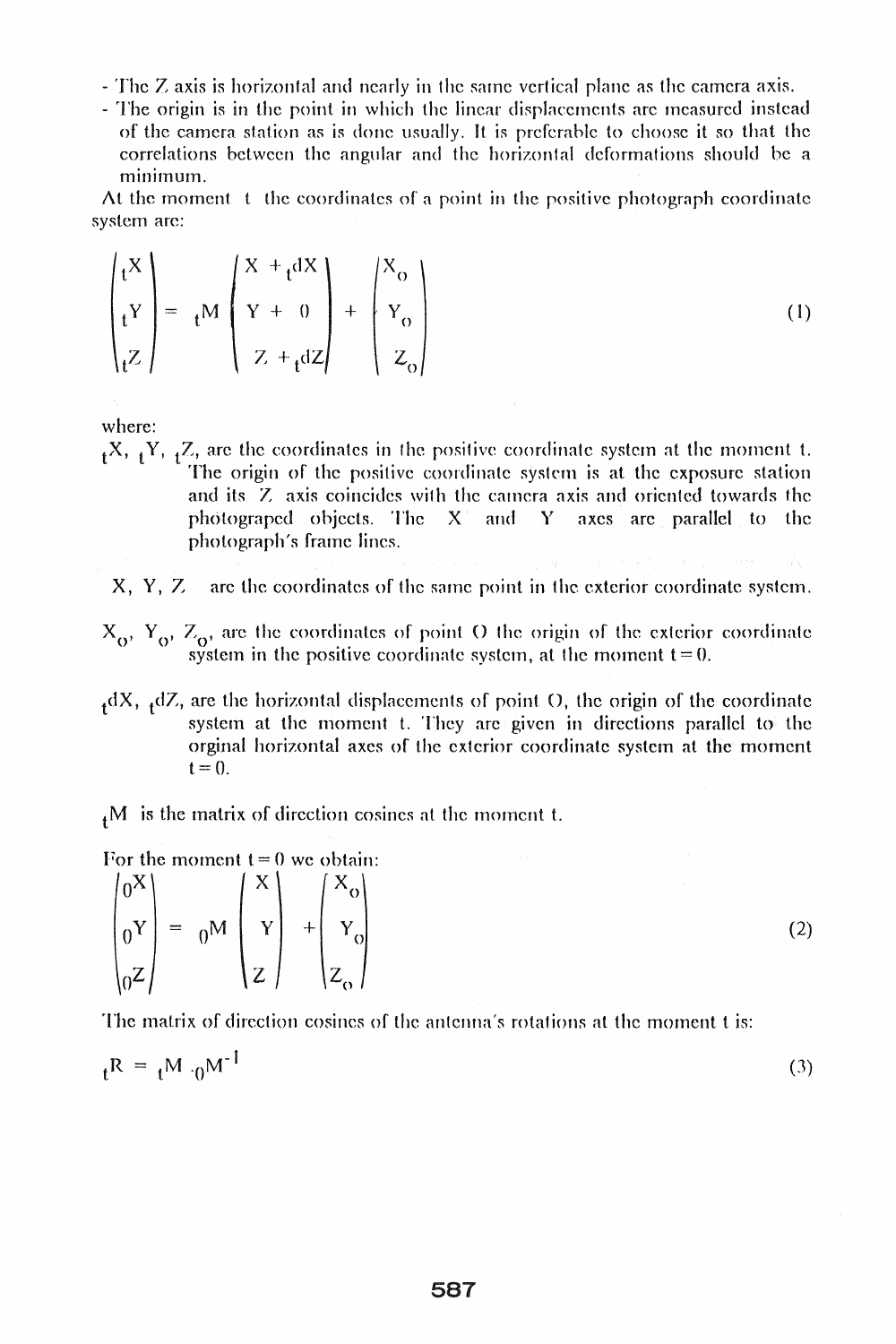Because of the change in the position of the origin of the exterior coordinates system the well known projective transformation equations are also changed to the following form.

$$
\frac{t^{X}}{f} = \frac{t^{m}11^{(X + t^{dX}) + t^{m}21^{Y} + t^{m}31^{(Z + t^{dZ}) + X_{o}}}{t^{m}13^{(X + t^{dX}) + t^{m}23^{Y} + t^{m}33^{(Z + t^{dZ}) + Z_{o}}}}
$$
\n
$$
\frac{t^{y}}{f} = \frac{t^{m}12^{(X + t^{dX}) + t^{m}22^{Y} + t^{m}32^{(Z + t^{dZ}) + Y_{o}}}{t^{m}13^{(X + t^{dX}) + t^{m}23^{Y} + t^{m}33^{(Z + t^{dZ}) + Z_{o}}}}
$$
\n(4)

where:

 $_{f}x$ ,  $_{f}y$ , are the photo coordinates of the point in the photograph taken at the moment t.

- $\int$ is the camera's focal length.
- $m_{11}$ ,  $m_{21}$ , ...,  $m_{33}$  are elements of the matrix  $M$

Additional control elements which prove to be very useful are control lines. These are lines whose mathematical equations are known in the exterior coordinate system.

$$
X-U = Y-V = Z-W
$$
  
\n
$$
A = B = C
$$
 (5)

where:  $U, V, W$  are the spatial coordinates of a point on the line.

 $\Lambda$ , B, C are the direction cosines of the line.

$$
(\Lambda^2 + B^2 + C^2)^{1/2} = 1
$$

By eliminating  $X, Y, Z$ , the coordinates of the point from equations (4) and (5) we obtain the following determinant which is an equation of a line in the photo coordinate system.

$$
\begin{vmatrix}\nx & y & f \\
P_x & P_y & P_z \\
Q_x & Q_y & Q_z\n\end{vmatrix} = 0
$$
 (6)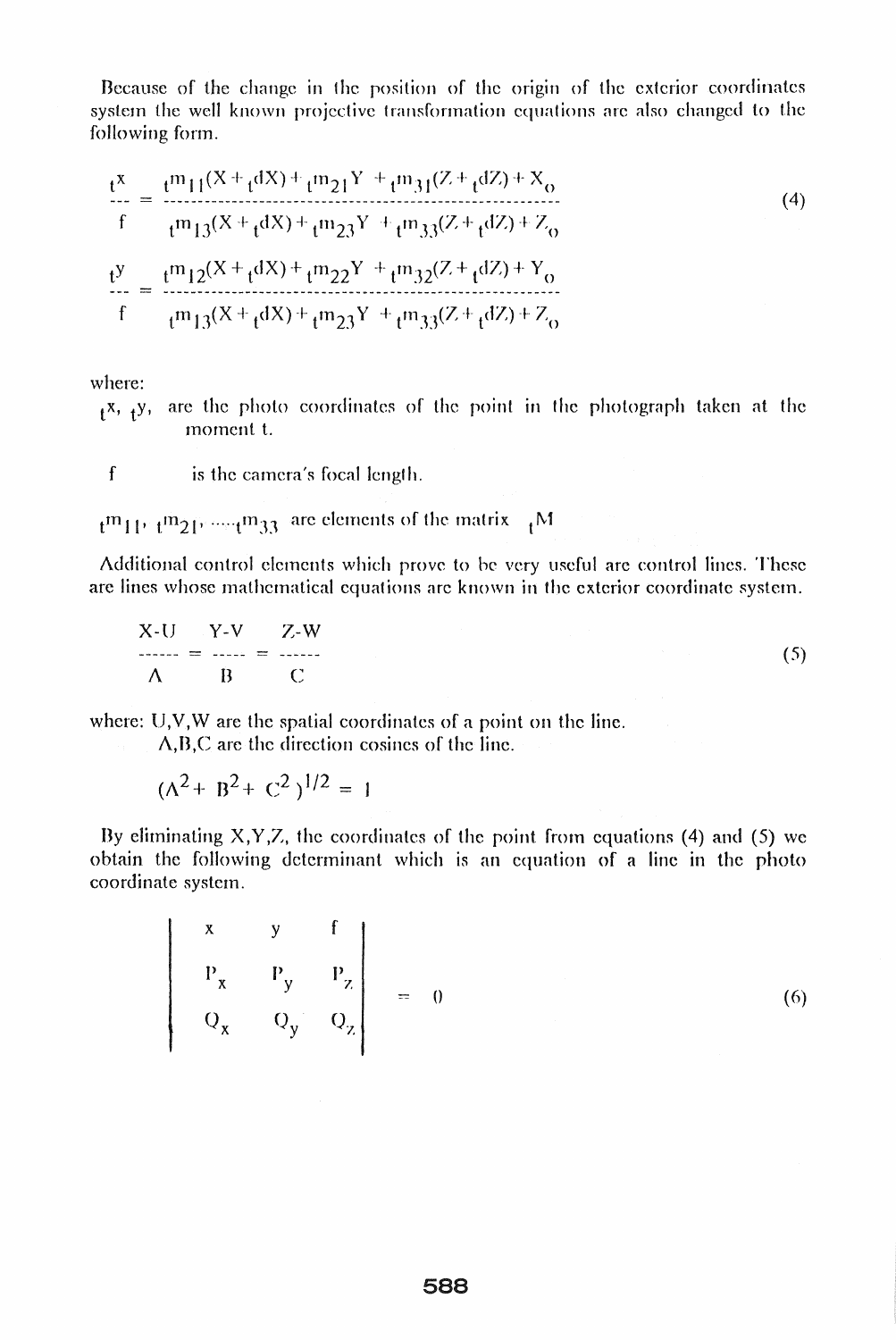where:

$$
\begin{pmatrix} P_x \\ P_y \\ P_z \end{pmatrix} = {}_{t}M \begin{pmatrix} A \\ B \\ C \end{pmatrix} \quad \begin{pmatrix} Q_x \\ Q_y \\ Q_z \end{pmatrix} = {}_{t}M \begin{pmatrix} (U + {}_{t}dX) \\ (V + 0) \\ (W + {}_{t}dZ) \end{pmatrix} + \begin{pmatrix} X_o \\ Y_o \\ Z_o \end{pmatrix}
$$

The equation of the same line can be determined also from two or more points. located on it by the usual procedures of analytic geometry The equation is.

 $I x + J y + K f = 0$  (7)

From equations (6) and (7) we obtain two equations which are equivalent to the projective transformation equations.

$$
\frac{P_y^* Q_z - Q_y^* P_z}{I} = \frac{P_z^* Q_x - Q_z^* P_x}{J} = \frac{P_x^* Q_y - Q_x^* P_y}{K}
$$
(8)

At first glance the control lines seems to be less efficient than the control point because a single control point provides two equations like those in eq. (4) for each pair of photo coordinates while at least two pairs of photo coordinates are needed for equivalent equations by the method of control lines. On the other hand the control lines have three advantages which compensate for this ineffiency.

- It is easier to identify a line on the photograph than a single point, especial1y when they are not marked previously.
- It is possible to achieve good accuracy in the measurements of deformations although the accuracy of the coordinates of the control points is poor, if the same control points appear and are measured in all the photographs. In this case the residuals are relatively big and there is a strong correlation between the residuals of the same coordinate in all the photographs. There is always a possibility that a control point may be hidden from the camera by a moving part of the construction. The probability that a line will be hidden is much lower.
- $-\Delta s$  a result of the second advantage the equations of the control lines can be taken from the construction plans while a control device based on control points must be measured precisely.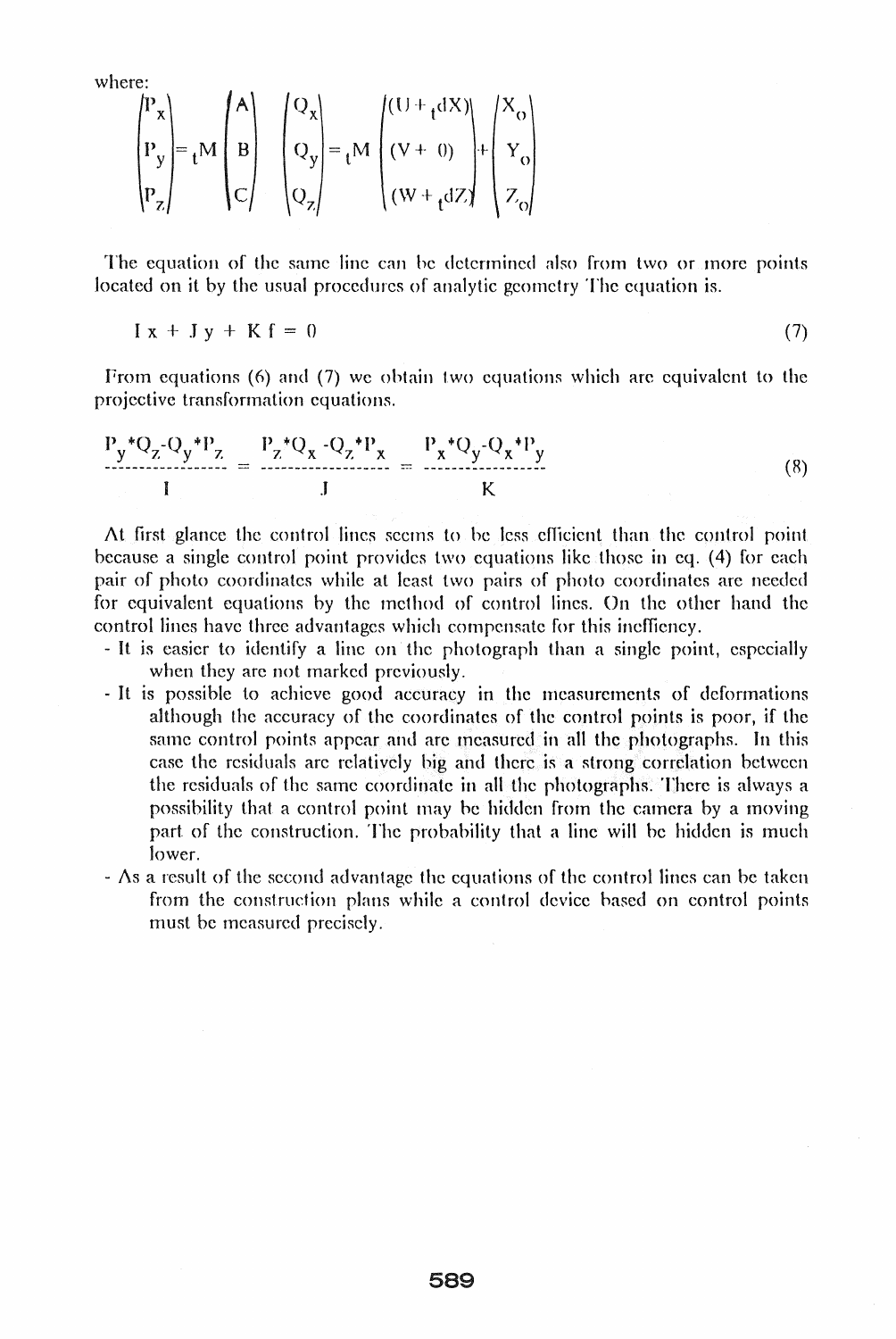# *A C-rCURACY TEST*

In theory the RMS of determining a linear displacement of the antenna by a photograph taken with 1000 mm tele-objective from a point 50 meters away is about 1 mm. The RMS of measuring an angular deformation is estimated to be 0.3 to 0.5 milli-radian about axes perpendicular to the camera axis and about 1 to 2 milliradians about an axis parallel to it. This estimation was checked by the following experiment:

A control device was attached rigorously to a Wild T16 theodolite (see Fig. 1) stationed on the roof of a tall building. It was photographed from a point about 50 meters from the building and about 30 meters below the control device with a 35 rum catnera equiped with the same 1000 mm tele-objective. The orientation of the device was changed after each shooting by rotating the alidade and the new direction was measured on the theodolite. The inclinations and the position of the control device on the theodolite remain unchanged. The photographs were used to determin the angular and linear displacements by the photogrammeric method. The differences between the results and the true values confirm the theoretical estimation of the accuracy.

Later the displacements of a  $30$  meter antenna were measured by the same photogrammetric method and simultaneously its accelerations were measured by accelerometers. The differences between the results obtain by the photogrammetric method and those obtain by the accelometers were smaller than expected.



Fig. 1. The control device mounted upon the theodolite